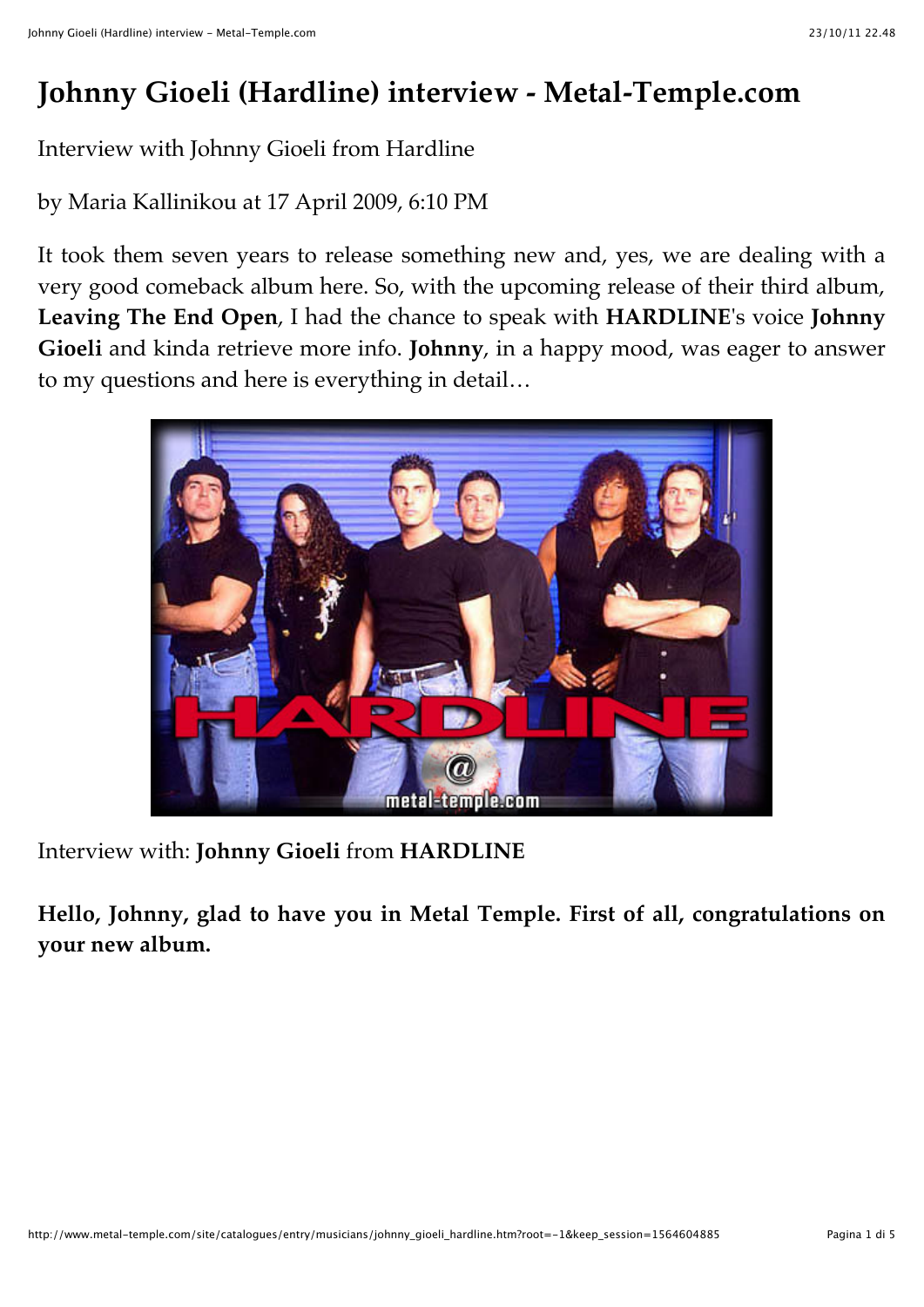

Thank you! Glad to speak with you!

**So, it's been seven years since the release of II; Leaving The End Open is the third album of HARDLINE. What are the band's expectations for this one? Have you already had some feedback?**

7 years! Are you sure???!!! Haaaa…I know, a very

long time…This album is already getting great reviews worldwide and I couldn't be happier. I don't really measure the music I make, I just make it...so I really don't have any expectations other than *I hope you enjoy it*.

## **Listening to the new album I admit that your voice kinda took me back. In your opinion what are the attributes this release has?**

Where did it take you? Haaa…This CD for me is a mixture of old and new…it has the essence of the old days of melodic Rock and the new flavors of today's confused music. I dig it…

# **Are you planning to shoot any videos for Leaving The End Open? If yes, which song's do you have in mind?**

There has been discussions, but it's so new, I'm really not sure yet.

**Can you give us some information about this album? The production, the musicians (there are a couple of changes that occurred). Who is responsible for the lyrics for this one? I confess that as far as the lyrics are concerned, an excellent job has been done.**

The changes are **Jamie Browne** in bass and **Atma Anur** in drums…my brother **Joe** is not on it as well. I wrote the lyrics and hey thanks!!! Ya know, music is a feeling…and sometimes the feelings can come right out and other times it takes a bit of provoking…that's why it should take some time to make a CD. Otherwise I think you end up with a continuation rather than something new.

**What was the mood while you were writing/recording for this album? Did you**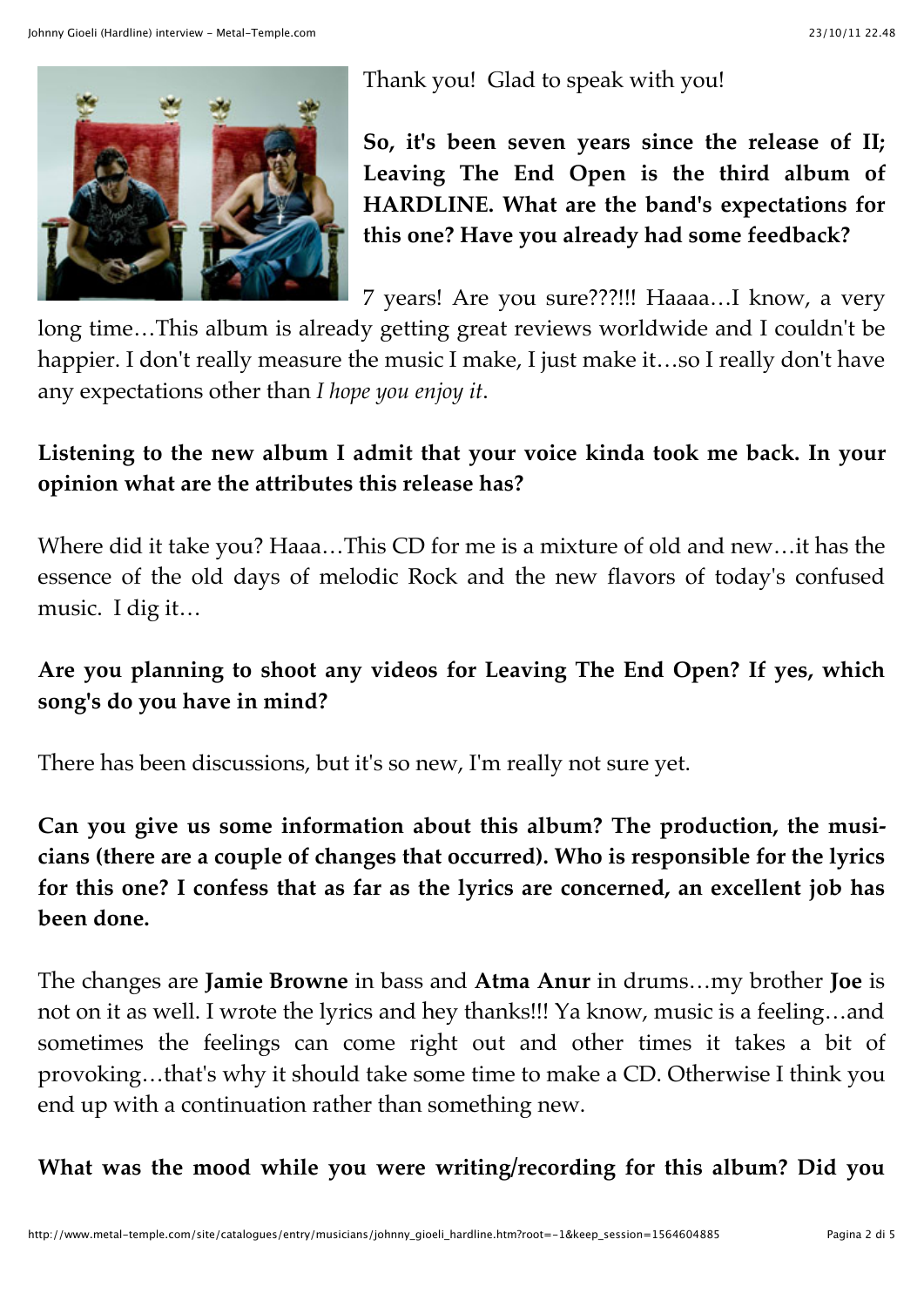#### **have something specific in mind that affected/influenced the final outcome?**

Well, I was in a great place in my life, that's why there are a lot of positive feel good tunes…my kids are growing, all are healthy…just a really good place.

**During these years you have worked with Axel Rudi Pell and co-operated with Jun Senoue (CRUSH 40). So we assume that Johnny Gioeli is not a man that is sitting around doing nothing. What was the motive for releasing a new album with HARDLINE? Does here apply what people say, that desires are nourished by delays?**



I'm not one to stand still…most people would explode with what I have going on in my life…it's just me, I do a lot of shit…keep it coming! With this latest CD, I know live on both coasts, East and West. And about every 2-3 weeks I go back to LA to my home and always end up on my piano…I wrote some cool stuff that just got me thinking what a waste it would be if I don't get this out there…that's how it ultimately happened.

**The first title for this album was planned to be Just Add Water. What led you in changing it to Leaving The End Open? Is there a meaning behind this title?**

**Just Add Water** was just a working title…**Leaving The End Open** means that I really am a free spirit…I don't have any intense plans for the future and for **HARDLINE**…I just take it as it comes and I leave the end open…

## **The HARDLINE covers of the first two albums were relatively simple. Who took over the arrangements for this great cover artwork?**

I work with my label **Frontiers** on this; they did a great job with my vision.

**You have been around music for years. Tell me how do you see music nowadays? What is the difference with the past? And is there anything that you feel nostalgic about?**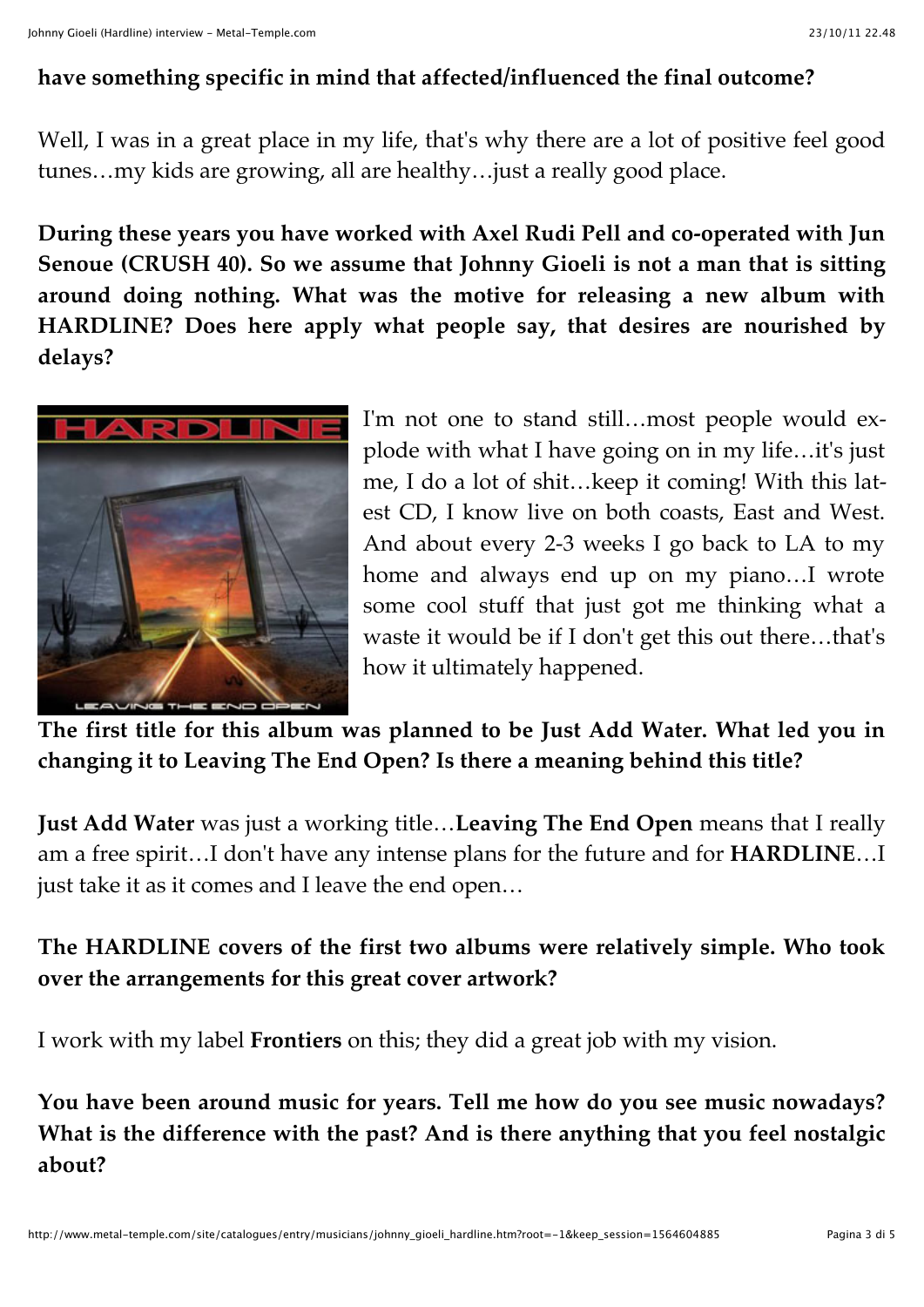Music is music…some awesome…some shit. I see music today as confused and unsettled…a lost direction. The decline of radio and the wide spectrum of the Internet has had added a great deal of confusion…but it has also opened a great means for old guys like me and the new punks to either re-live or re-vive.

**Let's leave HARDLINE for a while. You started working with Jun Senoua back in 1998, how did a co-operation like that started? I mean being involved, as a band, with SEGA must be something really different. Would you like to tell us about this experience?**



**Jun** was a big fan of **HARDLINE**…he found me from **Doug Aldrich** (**WHITESNAKE**). He explained a concept that he had for **SEGA** and I loved the idea…**CRUSH 40** has had some amazing success among gamers worldwide…quite amazing actually.

**With all the things that you are doing, plus the company that you have with your brother Joey, what would you say that is a priority for you?**

The priority is my children. They come first…and whatever I have to do for them to keep them happy and healthy is what I do.

**Are there already some tour plans in the HARD-LINE schedule? Is there any chance of visiting European countries as well?**

Nothing yet…but I hope so; would be a shame not to play these tunes live.

**Johnny thank you very much for your time. I wish you all the best with this new release. Is there anything that you would like to add?**

Thank YOU for everything **Maria**! Hope to see ya soon!